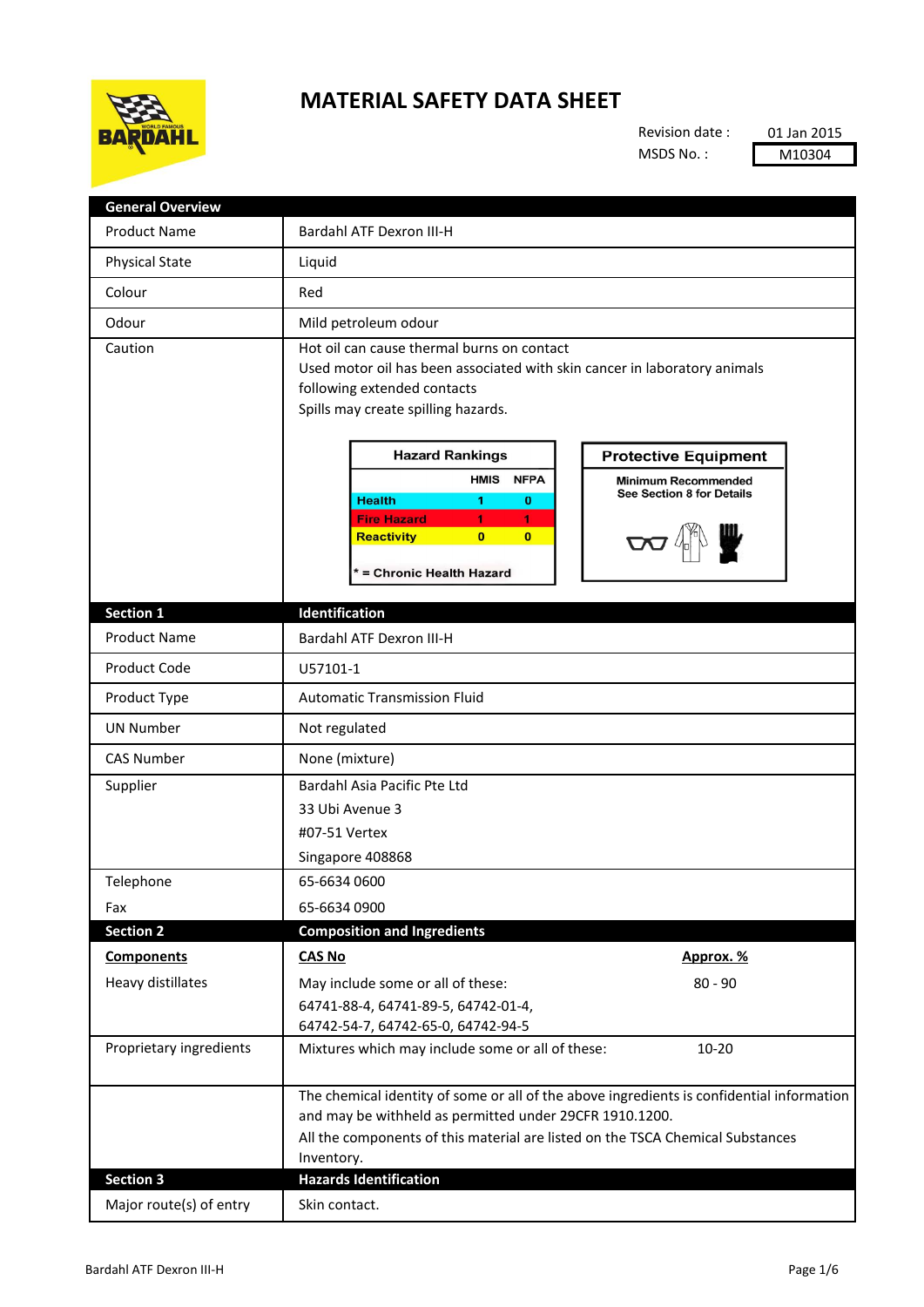| Inhalation                               | No significant adverse health effects are expected to occur upon short-term<br>exposure. At elevated temperatures, and/or in enclosed spaces, product mist<br>or vapors may irritate the mucous membranes of the nose, throat, bronchi and<br>lungs.                                                                                                                                                                                                                                            |
|------------------------------------------|-------------------------------------------------------------------------------------------------------------------------------------------------------------------------------------------------------------------------------------------------------------------------------------------------------------------------------------------------------------------------------------------------------------------------------------------------------------------------------------------------|
| Skin contact                             | This material can cause skin irritation from prolonged or repeated contact.<br>Injection under the skin can cause inflammation and swelling. Injection of<br>pressurised hydrocarbons can cause severe permanent tissue damage. Initial<br>symptoms may be minor. Injection of petroleum hydrocarbons requires<br>immediate medical attention.                                                                                                                                                  |
| Eye contact                              | This product can cause transient mild eye irritation with short-term contact<br>with liquid sprays or mists. Symptoms include stinging, watering, redness<br>and swelling.                                                                                                                                                                                                                                                                                                                      |
| Ingestion                                | If swallowed, large volumes of material can cause generalized depression,<br>headache, drowsiness, nausea, vomiting and diarrhea. Smaller doses can<br>cause a laxative effect. If aspirated into the lungs, liquid can cause lung<br>damage.                                                                                                                                                                                                                                                   |
| Chronic Health<br><b>Effects Summary</b> | This product contains a petroleum-based mineral oil. Prolonged or repeated<br>skin contact can cause mild irritation and inflammation characterized by<br>drying, cracking, (dermatitis) or oil acne. Repeated or prolonged inhalation of<br>petroleum-based mineral oil mists at concentration above applicable work-<br>place exposure levels can cause respiratory irritation or other pulmonary<br>effects.                                                                                 |
| Conditions aggravated                    | Disorders of the following organs or organ systems that may be aggravated                                                                                                                                                                                                                                                                                                                                                                                                                       |
| by Exposure                              | by significant exposure to this material or its components include: Skin                                                                                                                                                                                                                                                                                                                                                                                                                        |
| Carcinogen                               | This product is not known to contain any component at concentration above<br>0.1% which are considered carcinogenic by OSHA, IARC or NTP.                                                                                                                                                                                                                                                                                                                                                       |
| <b>Section 4</b>                         | <b>First Aid Measures</b>                                                                                                                                                                                                                                                                                                                                                                                                                                                                       |
|                                          |                                                                                                                                                                                                                                                                                                                                                                                                                                                                                                 |
| Eyes                                     | Check for and remove contact lenses. Flush eyes immediately with fresh<br>water for several minutes while holding the eyelids open. If irritation persist,<br>see a doctor.                                                                                                                                                                                                                                                                                                                     |
| Skin                                     | If burned by hot material, cool skin by quenching with large amount of cold water.<br>shoes and clothing. Wipe off excess material. Wash exposed skin with mild<br>soap and water. Seek medical attention if tissue appears damaged or pain/<br>irritation persists. Thoroughly clean contaminated clothing before reuse.<br>Discard contaminated leather goods. If material is injected under the skin, seek<br>medical attention immediately.                                                 |
| Ingestion                                | Do not induce vomiting except on advice of medical personnel. Do not give<br>anything to drink unless directed by a physician. Never give anything by<br>mouth to a person who is not fully conscious. If significant amounts are<br>swallowed or irritation or discomfort occurs, seek medical help immediately.                                                                                                                                                                               |
| Inhalation                               | Vaporization is not expected at ambient temperatures. This material is not<br>expected to cause inhalation-related disorders under anticipated conditions<br>of use. In case of overexposure, move the person to fresh air.                                                                                                                                                                                                                                                                     |
| Notes to Physician                       | Treatment should be controlled by symptoms and clinical conditions.<br>Emesis<br>maybe induced under medical supervision. In general, emesis induction is<br>unnecessary in such high viscosity, low volatility product.<br>SKIN: In the event of injection in underlying tissue, immediate treatment<br>extensive incision,<br>debridement,<br>should<br>include<br>and<br>saline<br>irrigation.<br>Inadequate treatment can result in ischemia and gangrene. Early symptoms<br>maybe minimal. |
| <b>Section 5</b>                         | <b>Fire Fighting Measures</b>                                                                                                                                                                                                                                                                                                                                                                                                                                                                   |
| Flammability                             | NFPA Class-IIIB combustible material                                                                                                                                                                                                                                                                                                                                                                                                                                                            |
| Classification<br>Auto Ignition Temp.    | Not available                                                                                                                                                                                                                                                                                                                                                                                                                                                                                   |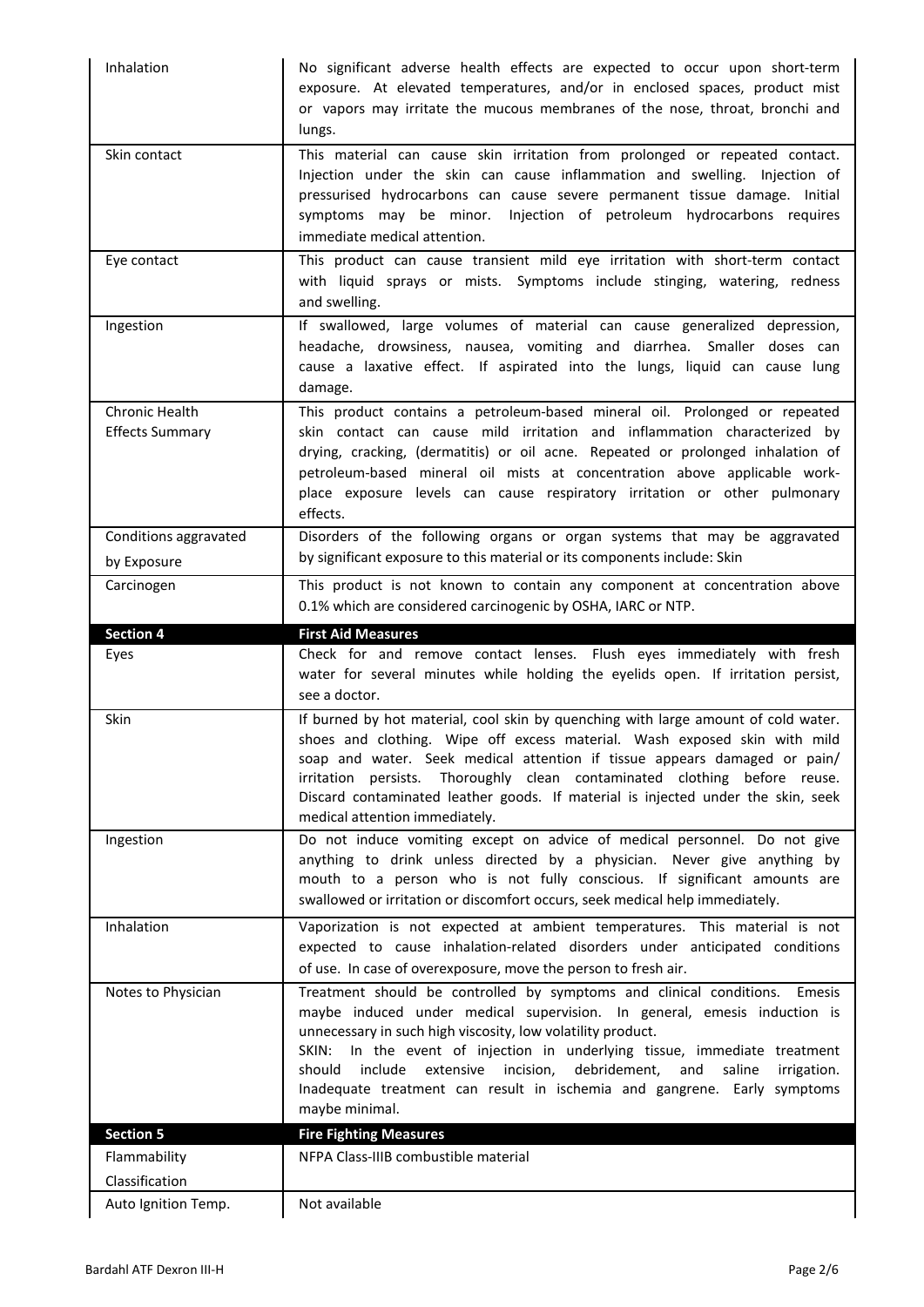| Flammable limits                        | Not determined                                                                                                                                                                                                                                                                                                                                                             |
|-----------------------------------------|----------------------------------------------------------------------------------------------------------------------------------------------------------------------------------------------------------------------------------------------------------------------------------------------------------------------------------------------------------------------------|
| Flash Point, °C                         | $>150^{\circ}$ C (COC)                                                                                                                                                                                                                                                                                                                                                     |
| <b>Extinguishing Media</b>              | Use water fog, dry chemical, foam or carbon dioxide type. Water or foam<br>may cause frothing. Use water to cool fire-exposed containers. If a spill or<br>leak has not ignited, use water spray to disperse the vapour and provide<br>protection to personnel attempting to stop the leak.                                                                                |
| Explosion / Fire<br>Hazards             | For fires involving this material, do not enter any enclosed or confined space<br>without self-contained breathing apparatus to protect against the hazardous<br>effects of combustion products or oxygen deficiency.                                                                                                                                                      |
| <b>Hazardous Combustion</b><br>Products | Carbon dioxide, carbon monoxide, smoke, fumes, unburned hydrocarbons<br>and trace oxides of sulphur and/or nitrogen.                                                                                                                                                                                                                                                       |
| <b>Section 6</b>                        | <b>Accidental Release Measures</b>                                                                                                                                                                                                                                                                                                                                         |
| In case of Spill                        | Stop the source of leak or release and contain spill if possible. Ventilate the<br>area. Use respirator and protective clothing as discussed in this MSDS.<br>Collect with absorbent material and place in appropriate, labeled containers<br>for disposal, or if permitted, flush spilled area with water.                                                                |
| <b>Section 7</b>                        | <b>Handling and Storage</b>                                                                                                                                                                                                                                                                                                                                                |
| Handling                                | Avoid<br>contamination<br>and<br>extreme<br>temperatures to<br>minimize<br>product<br>degradtion. Empty containers may contain product residues that can ignite<br>with explosive force. Do not pressurize, cut, weld, braze, solder, drill or grind<br>containers. Do not expose product containers to flames, spark, heat or other<br>potential ignition sources.        |
| Storage                                 | Keep containers closed. Do not store with strong oxidizing agents. Do not<br>store at elevated temperatures. Avoid storing in direct sunlight for extended<br>periods of time. Consult appropriate federal, state or local authorities before<br>reusing, reconditioning, reclaiming, recycling or disposing of empty containers<br>and/or waste residues of this product. |
| <b>Section 8</b>                        | <b>Exposure Controls / Personal Protection</b>                                                                                                                                                                                                                                                                                                                             |
| Ventilation                             | Use general ventilation or local exhaust as required to maintain exposures<br>below the occupational exposure limits.                                                                                                                                                                                                                                                      |
| Eyes                                    | Avoid eye contact. The wearing of chemical safety goggles or face shield is<br>recommended. Have suitable ear wash water available.                                                                                                                                                                                                                                        |
| Skin                                    | Exposed personnel should exercise reasonable personal cleanliness; this<br>includes cleansing exposed area several times daily with soap and water,<br>and laundering or dry cleaning soiled work clothing at least weekly. Safety<br>shower is recommended near the work station.                                                                                         |
| Inhalation                              | Respiratory protection is normally not required. However, if operating<br>conditions create airborne concentrations, which exceed the recommended<br>exposure standard(s), the use of an approved respirator is recommended.                                                                                                                                               |
| <b>Hand Protection</b>                  | Use gloves of chemical resistant materials such as neoprene or heavy nitrile<br>rubber or appropriate barrier cream with prolonged or repeated contact. If the                                                                                                                                                                                                             |
|                                         | product is processed or handled at elevated temperatures, protect against<br>thermal burns by using heat-resistant (insulated) gloves. Do not wear gloves<br>or loose fitting clothing around rotating or moving equipment.                                                                                                                                                |
| Clothing<br>Recommendations             | Long sleeve shirt is recommended. Wear a chemically protective apron if<br>available. Do not wear rings, watches, or similar apparel that could entrap<br>the material and cause a skin reaction.                                                                                                                                                                          |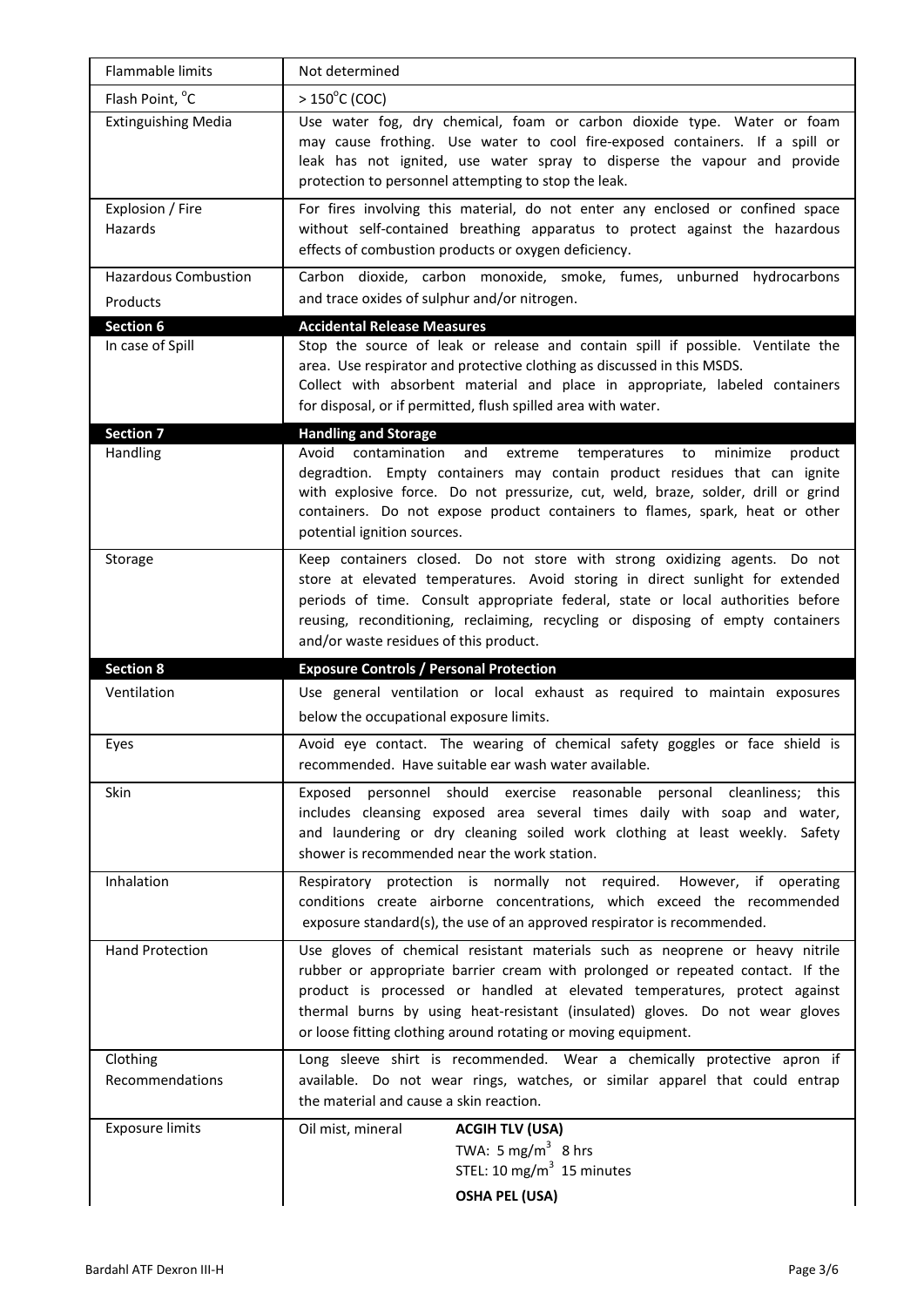|                              | TWA: 5 mg/m <sup>3</sup> 8 hrs                                                                                                                             |
|------------------------------|------------------------------------------------------------------------------------------------------------------------------------------------------------|
| <b>Section 9</b>             | <b>Physical and Chemical Properties (Typical)</b>                                                                                                          |
| Flash Point, °C              | 180                                                                                                                                                        |
| Density @ 15°C, kg/l         | 0.870                                                                                                                                                      |
| Viscosity@40°C, cSt          | 33.7                                                                                                                                                       |
| Viscosity@100°C cSt          | 7.5                                                                                                                                                        |
| Appearance                   | Red                                                                                                                                                        |
| Odour                        | Mild petroleum odour                                                                                                                                       |
| <b>Boiling Range</b>         | Not determined                                                                                                                                             |
| Vapour Pressure              | < 0.1 mmHg @ 25 deg C                                                                                                                                      |
| рH                           | Not determined                                                                                                                                             |
| Solubility in water          | Insoluble                                                                                                                                                  |
| Percent volatile             | Negligible                                                                                                                                                 |
| Evaporation                  | Not determined                                                                                                                                             |
| Section 10                   | <b>Stability and Reactivity</b>                                                                                                                            |
| Stability                    | Stable                                                                                                                                                     |
| Conditions to avoid          | Avoid heating to decomposition                                                                                                                             |
| Incompatibility              | Normally unreactive, however, avoid strong bases at high temperatures, strong                                                                              |
|                              | acids, strong oxidising agents and materials reactive with hydroxyl compounds.                                                                             |
| Hazardous                    | No additional hazardous decomposition products were identified other than                                                                                  |
| Decomposition products       | the combustion products identified in Section 5.                                                                                                           |
| Hazardous                    | Will not occur                                                                                                                                             |
| polymerization<br>Section 11 | <b>Toxicity Information</b>                                                                                                                                |
| <b>Toxicity Data</b>         | Distillates, residue oils, petroleum light and heavy paraffinic:                                                                                           |
|                              | ORAL (LD50)<br>Acute: > 5000 mg/kg [Rat]                                                                                                                   |
|                              | DERMAL (LD50)<br>Acute: > 2000 mg/kg [Rabbit]                                                                                                              |
| Primary routes of Entry      | Skin absortion, eye contact and inhalation                                                                                                                 |
| or Exposure                  | Exposure to vapor or mist is possible. High gas, vapor or mist concentration may                                                                           |
| Inhalation                   | be harmful if inhaled repeatedly or for prolong periods of time, based on data<br>from components or similar products.                                     |
| Skin                         | Not expected to cause skin irritation or injury during normal use, based on                                                                                |
|                              | toxicology tests of this product. Prolonged or repeated skin contact                                                                                       |
|                              | may cause skin irritation including redness, burning, drying, cracking, skin burns,<br>dermatitis, oil acne and folliculitis based on data from components |
| Eye                          | Not expected to cause eye irritation or injury during normal use, based on                                                                                 |
|                              | toxicology tests of this product.                                                                                                                          |
| Ingestion                    | Single dose toxicity is low, based on toxicology tests of this product                                                                                     |
| <b>Acute Toxicity</b>        | Pre-existing skin and resiratory disorders may be aggravated by exposure,                                                                                  |
|                              | based on data from components and similar products. Health studies have                                                                                    |
|                              | shown petroleum hydrocarbons and synthetic lubricants pose potential                                                                                       |
|                              | human health risks, which may vary from person to person. As a precaution,                                                                                 |
|                              | exposure to liquids, vapors, mists or fumes should be minimised.                                                                                           |
|                              | No ingredient in this product is an IARC, NTP or OSHA listed carcinogen.                                                                                   |
| <b>Chronic Toxicity</b>      |                                                                                                                                                            |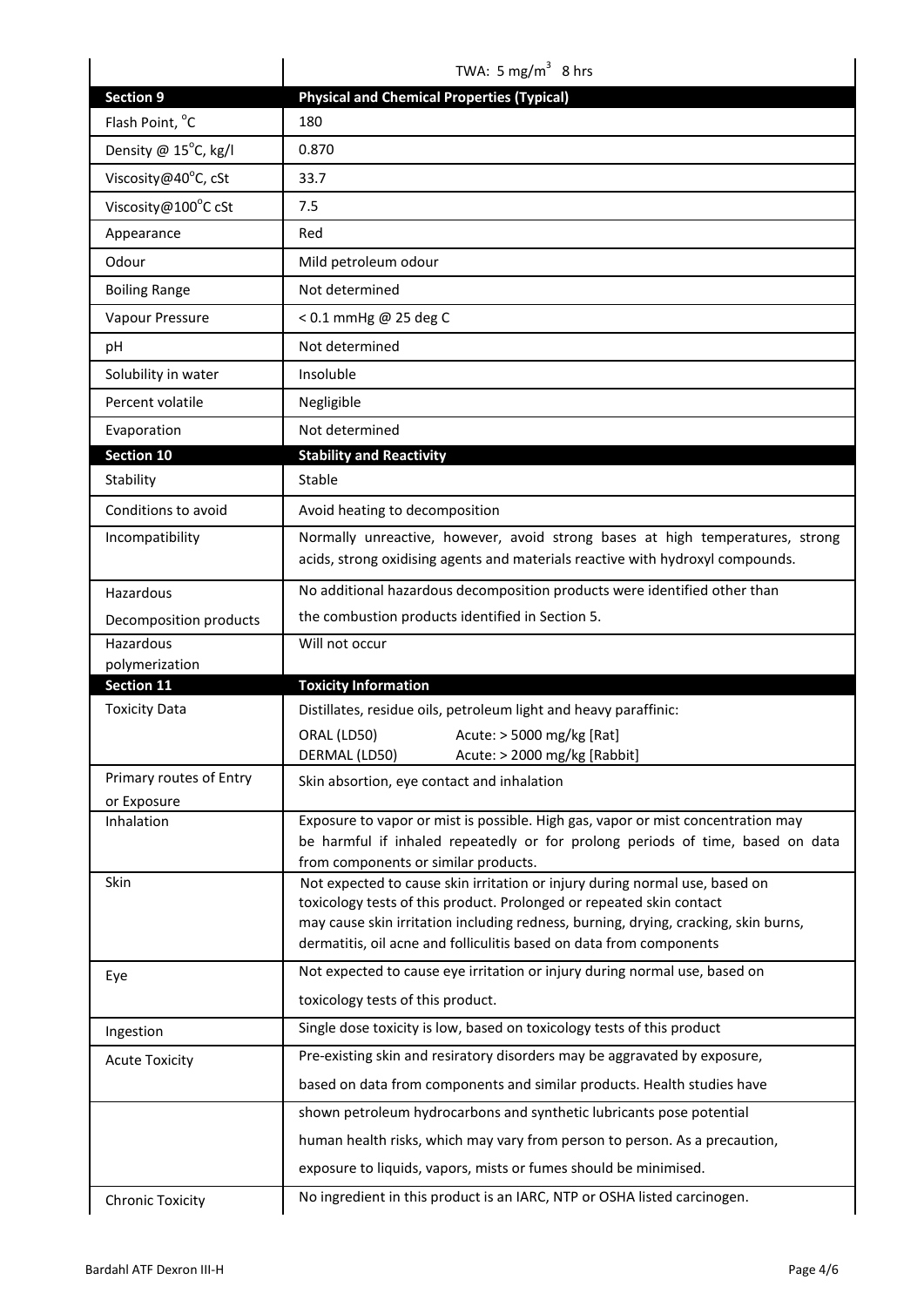|                              | Reports have associated repeated and prolonged overexposure to solvents with                                                                                                                                                                                                                                                                                                                                                                                                                                                                                                                              |
|------------------------------|-----------------------------------------------------------------------------------------------------------------------------------------------------------------------------------------------------------------------------------------------------------------------------------------------------------------------------------------------------------------------------------------------------------------------------------------------------------------------------------------------------------------------------------------------------------------------------------------------------------|
|                              | permanent nervous system damage.                                                                                                                                                                                                                                                                                                                                                                                                                                                                                                                                                                          |
| Other information            | Symptoms of overexposure could include: Gastrointestinal irritation                                                                                                                                                                                                                                                                                                                                                                                                                                                                                                                                       |
|                              | (nausea, vomiting, diarrhea), irritation (nose, throat, respiratory tract),                                                                                                                                                                                                                                                                                                                                                                                                                                                                                                                               |
|                              | central nervous system depression (dizziness, drowsiness, weakness, fatigue,                                                                                                                                                                                                                                                                                                                                                                                                                                                                                                                              |
|                              | nausea, headache, unconsciouness, effects on hearing). Used engine oil was                                                                                                                                                                                                                                                                                                                                                                                                                                                                                                                                |
|                              | associated wth cancer in lifetime skin painting studies with laboratory animals.                                                                                                                                                                                                                                                                                                                                                                                                                                                                                                                          |
|                              | Avoid prolonged or repeated contact with used notor oil.                                                                                                                                                                                                                                                                                                                                                                                                                                                                                                                                                  |
|                              | Good hygiene practices will reduce the likelihood of potential health effects                                                                                                                                                                                                                                                                                                                                                                                                                                                                                                                             |
| <b>Section 12</b>            | <b>Ecology Information</b>                                                                                                                                                                                                                                                                                                                                                                                                                                                                                                                                                                                |
| Ecotoxicity                  | Analysis on ecological effects has not been conducted on this product.<br>However, if spilled, this product and any contaminated soil or water may be<br>harmful to human, animal and aquatic life. Also the coating action associated<br>with petroleum and petroleum products can be harmful or fatal to aquatic life<br>and waterfowl.                                                                                                                                                                                                                                                                 |
| <b>Environmental Fate</b>    | An environmental fate analysis has not been conducted on this specific<br>product. Plants and animals may experience harmful or fatal effects when<br>coated with petroleum-based produtcs. Petroleum-based (mineral) lube oils<br>will normally float on water. In stagnant or slow flowing waterways, an oil<br>layer can cover a large surface area. As a result, this oil layer might limit or<br>eliminate natural atmospheric oxygen transport into the water. With time, if<br>not removed, oxygen depletion in waterwaycan result in a loss of marine life or<br>create an anaerobic environment. |
| <b>Section 13</b>            | <b>Disposal Information</b>                                                                                                                                                                                                                                                                                                                                                                                                                                                                                                                                                                               |
| Waste disposal               | Check governmental regulations and local authorities for approved disposal.<br>Under RCRA, it is the responsibility of the user of the material to determine at                                                                                                                                                                                                                                                                                                                                                                                                                                           |
|                              | the time of disposal whether the material meets RCRA criterial for hazardous<br>waste. This is because material uses, transformations, mixtures, processes,<br>etc may effect the classification.                                                                                                                                                                                                                                                                                                                                                                                                         |
| <b>Section 14</b>            | <b>Transport Information</b>                                                                                                                                                                                                                                                                                                                                                                                                                                                                                                                                                                              |
| <b>US DOT Hazard</b>         | Proper Shipping Name:<br>None                                                                                                                                                                                                                                                                                                                                                                                                                                                                                                                                                                             |
| Classification               | <b>UN Number:</b><br>None                                                                                                                                                                                                                                                                                                                                                                                                                                                                                                                                                                                 |
|                              | Labels Required:<br>None                                                                                                                                                                                                                                                                                                                                                                                                                                                                                                                                                                                  |
|                              | This product is not subjected to DOT regulations under 49 CFR Parts 171-180.                                                                                                                                                                                                                                                                                                                                                                                                                                                                                                                              |
| <b>DOT Marine Pollutants</b> | This product does not contain Marine Pollutants as defined in 49 CFR 171.8.                                                                                                                                                                                                                                                                                                                                                                                                                                                                                                                               |
| <b>IMDG Code Shipping</b>    | Description:<br>not regulated                                                                                                                                                                                                                                                                                                                                                                                                                                                                                                                                                                             |
| Classification               | <b>IMDG Class:</b><br>not classified                                                                                                                                                                                                                                                                                                                                                                                                                                                                                                                                                                      |
| <b>IMDG Marine Pollutant</b> | <b>No</b>                                                                                                                                                                                                                                                                                                                                                                                                                                                                                                                                                                                                 |
| <b>ADR/RID Class</b>         | <b>Not Classified</b>                                                                                                                                                                                                                                                                                                                                                                                                                                                                                                                                                                                     |
| <b>IATA Class</b>            | Not Restricted                                                                                                                                                                                                                                                                                                                                                                                                                                                                                                                                                                                            |
| <b>Section 15</b>            | <b>Regulatory Information</b>                                                                                                                                                                                                                                                                                                                                                                                                                                                                                                                                                                             |
| Respirator information       | In the absence of local approval authorities/standards, follow US NIOSH/MSHA,<br>UK BSI regulations. Respirators must meet the above or local standards<br>for approved respirators                                                                                                                                                                                                                                                                                                                                                                                                                       |